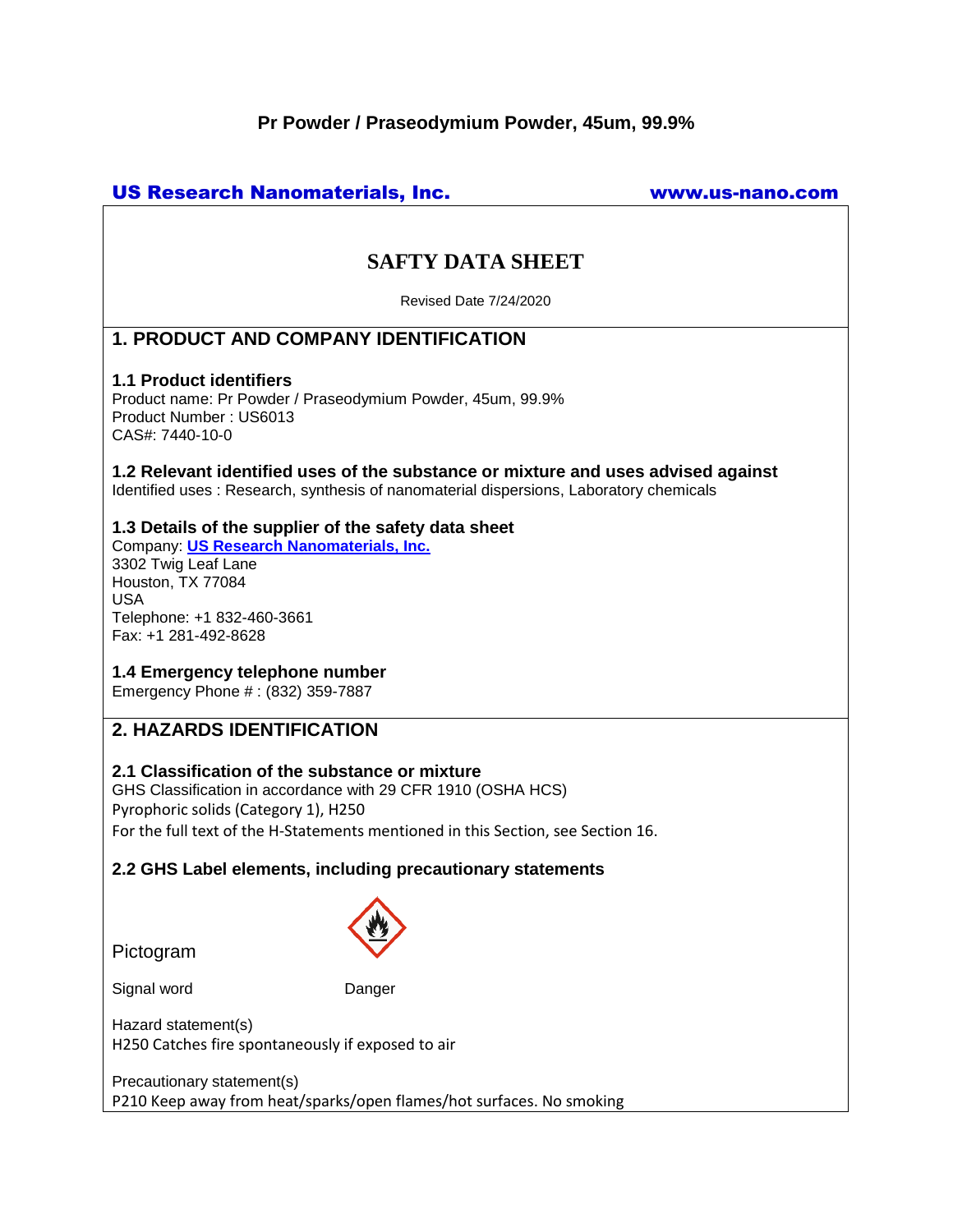P222 Do not allow contact with air

P280 Wear protective gloves/ eye protection/ face protection.

P335 + P334 Brush off loose particles from skin. Immerse in cool water/ wrap in wet bandages

P370 + P378 In case of fire: Use dry sand, dry chemical or alcohol-resistant foam for extinction. P422 Store contents under inert gas.

**2.3 Hazards not otherwise classified (HNOC) or not covered by GHS** None

# **3. COMPOSITION/INFORMATION ON INGREDIENTS**

## **3.1 Substances**

Formula : Pr Molecular weight : 140.91 g/mol CAS-No. : 7440-10-0 EC-No. : 231-120-3

### **Hazardous components**

Component: Praseodymium, powder Classification: Pyr. Sol. 1; H250 Concentration: <=100% For the full text of the H-Statements mentioned in this Section, see Section 16. **4. FIRST AID MEASURES**

# **4.1 Description of first aid measures**

#### **General advice**

Consult a physician. Show this safety data sheet to the doctor in attendance. Move out of dangerous area.

#### **If inhaled**

If breathed in, move person into fresh air. If not breathing, give artificial respiration. Consult a physician. **In case of skin contact**

Wash off with soap and plenty of water. Consult a physician.

#### **In case of eye contact**

Flush eyes with water as a precaution.

### **If swallowed**

Never give anything by mouth to an unconscious person. Rinse mouth with water. Consult a physician.

### **4.2 Most important symptoms and effects, both acute and delayed**

The most important known symptoms and effects are described in the labeling (see section 2.2) and/or in section 11

**4.3 Indication of any immediate medical attention and special treatment needed** no data available

# **5. FIREFIGHTING MEASURES**

### **5.1 Extinguishing media**

#### **Suitable extinguishing media**

Use water spray, alcohol-resistant foam, dry chemical or carbon dioxide

### **5.2 Special hazards arising from the substance or mixture**

Metal oxides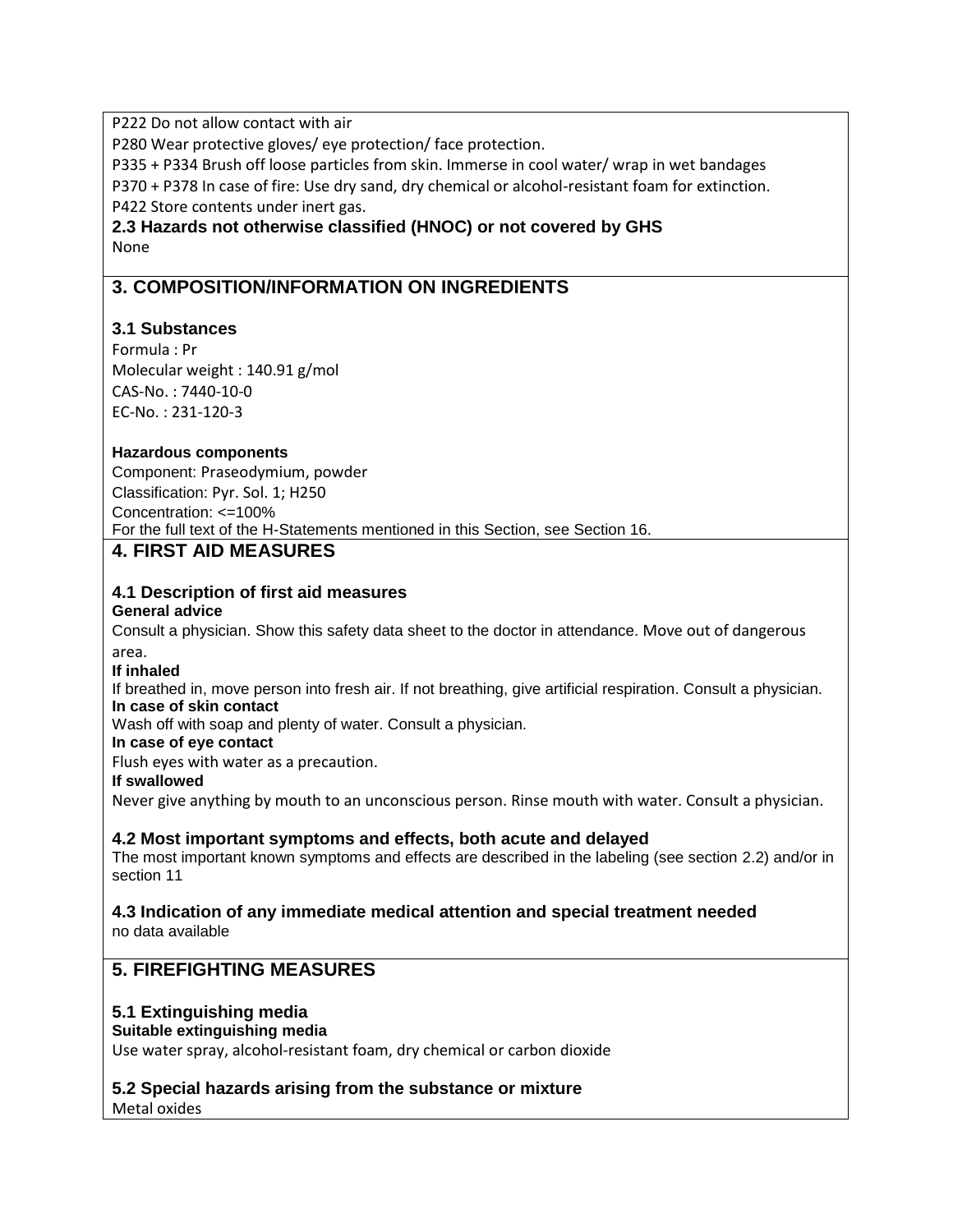# **5.3 Advice for firefighters**

Wear self contained breathing apparatus for firefighting if necessary.

## **5.4 Further information**

Use water spray to cool unopened containers.

# **6. ACCIDENTAL RELEASE MEASURES**

### **6.1 Personal precautions, protective equipment and emergency procedures**

Avoid dust formation. Avoid breathing vapors, mist or gas. Ensure adequate ventilation. Evacuate personnel to safe areas. For personal protection see section 8.

## **6.2 Environmental precautions**

Prevent further leakage or spillage if safe to do so. Do not let product enter drains.

### **6.3 Methods and materials for containment and cleaning up**

Sweep up and shovel. Contain spillage, and then collect with an electrically protected vacuum cleaner or by wet-brushing and place in container for disposal according to local regulations (see section 13). Do not flush with water. Keep in suitable, closed containers for disposal.

## **6.4 Reference to other sections**

For disposal see section 13.

# **7. HANDLING AND STORAGE**

### **7.1 Precautions for safe handling**

Avoid formation of dust and aerosols. Further processing of solid materials may result in the formation of combustible dusts. The potential for combustible dust formation should be taken into consideration before additional processing occurs. Provide appropriate exhaust ventilation at places where dust is formed. Keep away from sources of ignition - No smoking. Take measures to prevent the build up of electrostatic charge. For precautions see section 2.2.

# **7.2 Conditions for safe storage, including any incompatibilities**

Keep container tightly closed in a dry and well-ventilated place.

Air and moisture sensitive. Keep in a dry place. Storage class (TRGS 510): 4.2: Pyrophoric and selfheating hazardous materials

# **7.3 Specific end use(s)**

Apart from the uses mentioned in section 1.2 no other specific uses are stipulated

# **8. EXPOSURE CONTROLS/PERSONAL PROTECTION**

### **8.1 Control parameters**

### **Components with workplace control parameters**

Contains no substances with occupational exposure limit values.

# **8.2 Exposure controls**

#### **Appropriate engineering controls**

Handle in accordance with good industrial hygiene and safety practice. Wash hands before breaks and at the end of workday.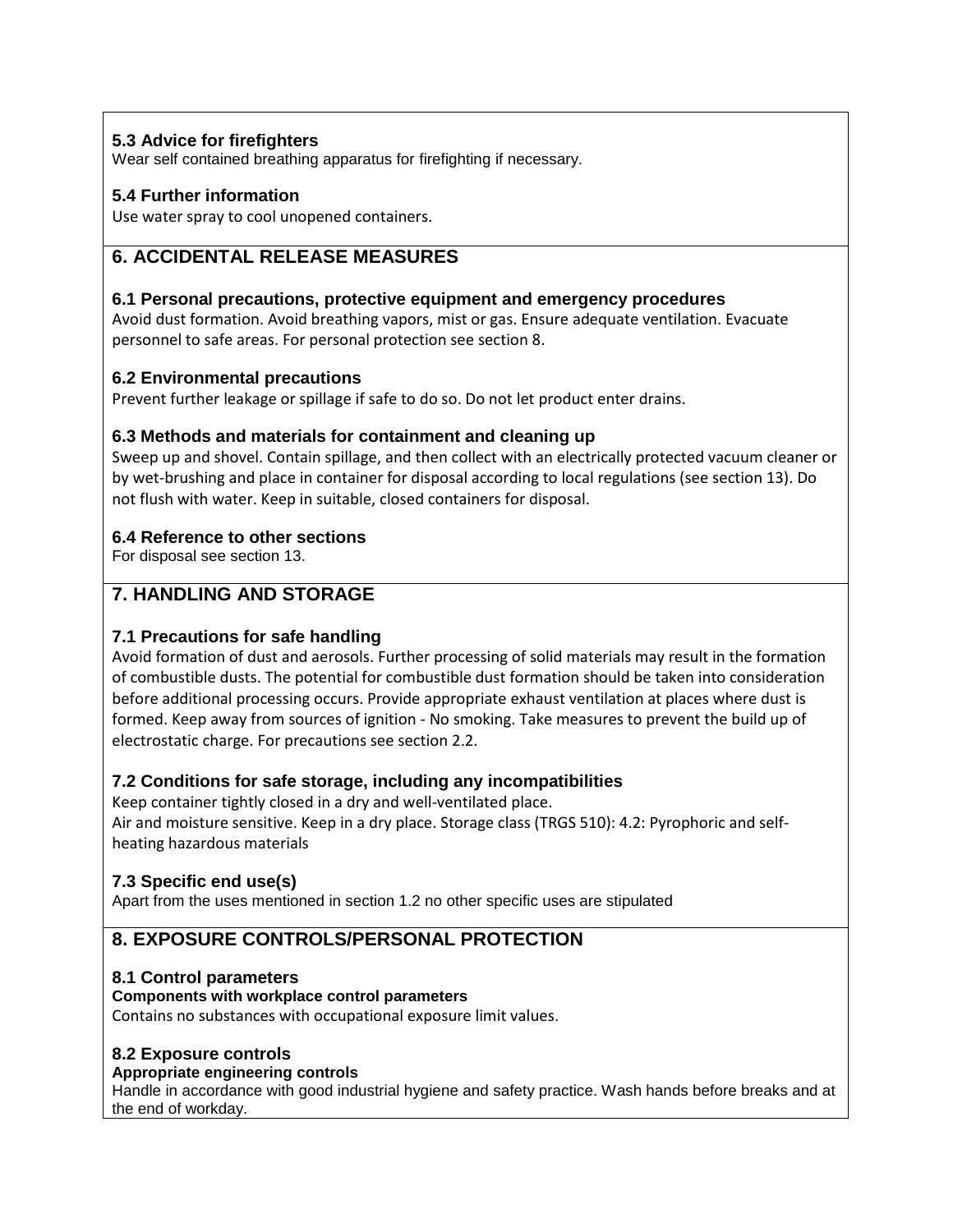#### **Personal protective equipment**

#### **Eye/face protection**

Safety glasses with side-shields conforming to EN166 Use equipment for eye protection tested and approved under appropriate government standards such as NIOSH (US) or EN 166(EU).

#### **Skin protection**

Handle with gloves. Gloves must be inspected prior to use. Use proper glove removal technique (without touching glove's outer surface) to avoid skin contact with this product. Dispose of contaminated gloves after use in accordance with applicable laws and good laboratory practices. Wash and dry hands.

#### **Body Protection**

Flame retardant protective clothing, The type of protective equipment must be selected according to the concentration and amount of the dangerous substance at the specific workplace.

#### **Respiratory protection**

Where risk assessment shows air-purifying respirators are appropriate use a full-face particle respirator type N100 (US) or type P3 (EN 143) respirator cartridges as a backup to engineering controls. If the respirator is the sole means of protection, use a full-face supplied air respirator. Use respirators and components tested and approved under appropriate government standards such as NIOSH (US) or CEN (EU).

#### **Control of environmental exposure**

Prevent further leakage or spillage if safe to do so. Do not let product enter drains.

# **9. PHYSICAL AND CHEMICAL PROPERTIES**

## **9.1 Information on basic physical and chemical properties**

- a) Appearance: Form: powder
- b) Odor: No data available
- c) Odor Threshold: no data available
- d) pH: no data available
- e) Melting point/freezing point: Melting point/range: 931 °C (1708 °F) lit.
- f) Initial boiling point and boiling range: 3,520 °C 6,368 °F lit.
- g) Flash point: No data available
- h) Evaporation rate: no data available
- i) Flammability (solid, gas): no data available
- j) Upper/lower flammability or explosive limits: No data available
- k) Vapor pressure: No data available
- l) Vapor density: no data available
- m) Relative density: 6.71 g/cm3 at 25 °C (77 °F)
- n) Water solubility: No data available
- o) Partition coefficient noctanol/water: No data available
- p) Auto-ignition temperature: The substance or mixture is pyrophoric with the category 1.
- q) Decomposition temperature: no data available
- r) Viscosity: no data available
- s) Explosive properties: no data available
- t) Oxidizing properties: no data available

### **9.2 Other safety information**

No data available

# **10. STABILITY AND REACTIVITY**

# **10.1 Reactivity**

no data available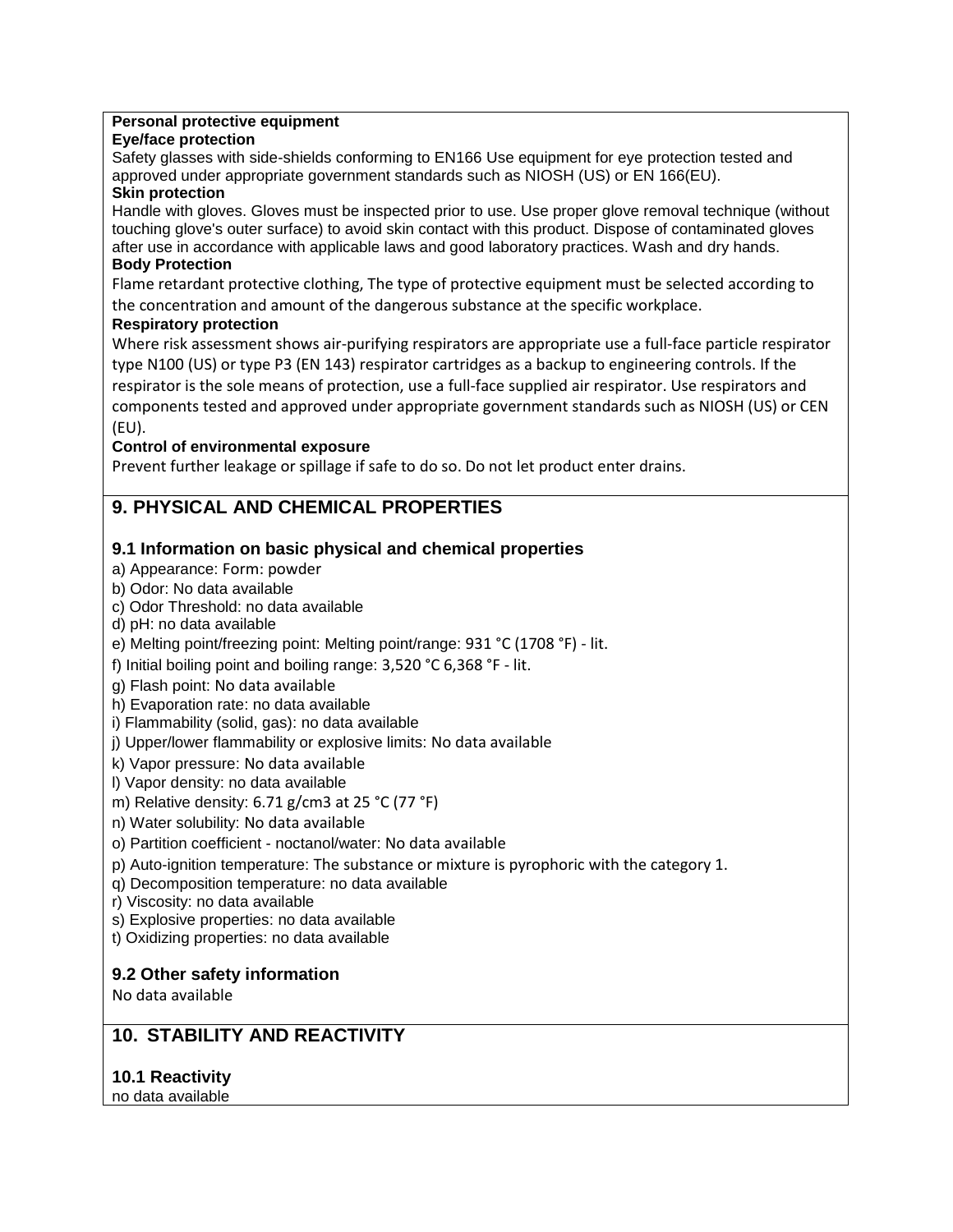#### **10.2 Chemical stability**

Stable under recommended storage conditions.

#### **10.3 Possibility of hazardous reactions**

Reacts violently with water.

### **10.4 Conditions to avoid**

Air sensitive.

### **10.5 Incompatible materials**

Strong acids, Strong oxidizing agents, Halogens

### **10.6 Hazardous decomposition products**

Hazardous decomposition products formed under fire conditions. - Metal oxides

Other decomposition products - No data available

In the event of fire: see section 5

# **11. TOXICOLOGICAL INFORMATION**

#### **11.1 Information on toxicological effects**

**Acute toxicity** No data available Inhalation: No data available Dermal: No data available No data available **Skin corrosion/irritation** No data available **Serious eye damage/eye irritation** No data available **Respiratory or skin sensitization** No data available **Germ cell mutagenicity** No data available **Carcinogenicity**

IARC: No component of this product present at levels greater than or equal to 0.1% is identified as probable, possible or confirmed human carcinogen by IARC. No component of this product present at levels greater than or equal to 0.1% is identified as probable, possible or confirmed human carcinogen by IARC.

ACGIH: No component of this product present at levels greater than or equal to 0.1% is identified as a carcinogen or potential carcinogen by ACGIH.

NTP: No component of this product present at levels greater than or equal to 0.1% is identified as a known or anticipated carcinogen by NTP. No component of this product present at levels greater than or equal to 0.1% is identified as a known or anticipated carcinogen by NTP.

OSHA: No component of this product present at levels greater than or equal to 0.1% is identified as a carcinogen or potential carcinogen by OSHA. No component of this product present at levels greater than or equal to 0.1% is identified as a carcinogen or potential carcinogen by OSHA. **Reproductive toxicity**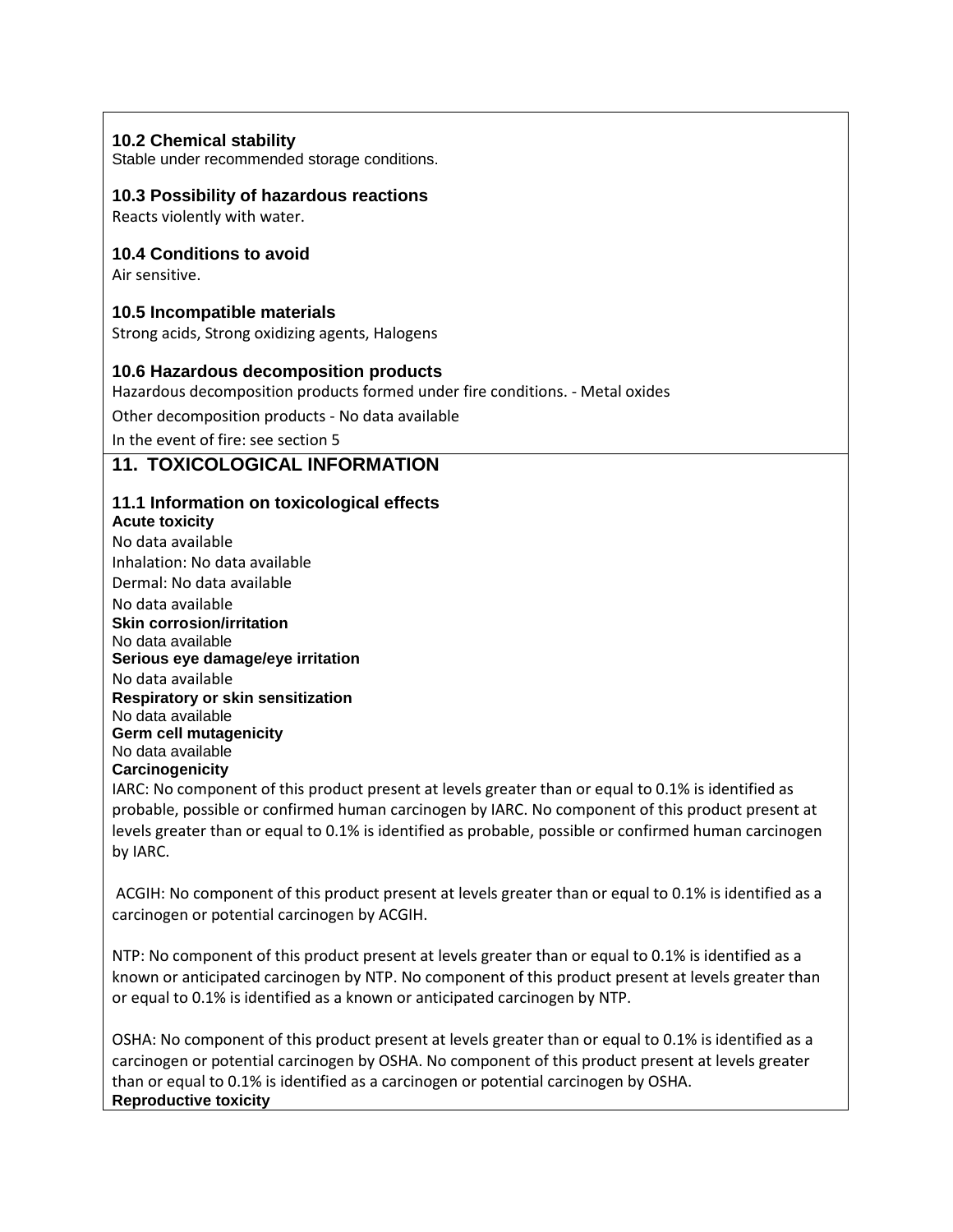#### No data available **Aspiration hazard** No data available **Additional Information** RTECS: Not available

To the best of our knowledge, the chemical, physical, and toxicological properties have not been thoroughly investigated.

# **12.ECOLOGICAL INFORMATION**

### **12.1 Toxicity**

no data available

### **12.2 Persistence and degradability**

No data available

### **12.3 Bioaccumulative potential**

No data available

# **12.4 Mobility in soil**

no data available

## **12.5 Results of PBT and vPvB assessment**

PBT/vPvB assessment not available as chemical safety assessment not required/not conducted

### **12.6 Other adverse effects**

no data available

# **13.DISPOSAL CONSIDERATIONS**

# **13.1 Waste treatment methods**

**Product**

Burn in a chemical incinerator equipped with an afterburner and scrubber but exert extra care in igniting as this material is highly flammable. Offer surplus and non-recyclable solutions to a licensed disposal company. Contact a licensed professional waste disposal service to dispose of this material.

# **Contaminated packaging**

Dispose of as unused product.

# **14.TRANSPORT INFORMATION**

#### **DOT (US)**

UN number: 3208 Class: 4.3 Packing group: I Proper shipping name: Metallic substance, water-reactive, n.o.s. Reportable Quantity (RQ): Poison Inhalation Hazard: No **IMDG** UN number: 3208 Class: 4.1 Packing group: I EMS-No: F-G, S-N Proper shipping name: METALLIC SUBSTANCE, WATER-REACTIVE, N.O.S. ( **IATA** UN number: 3208 Class: 4.1 Packing group: I

Proper shipping name: Metallic substance, water-reactive, n.o.s.